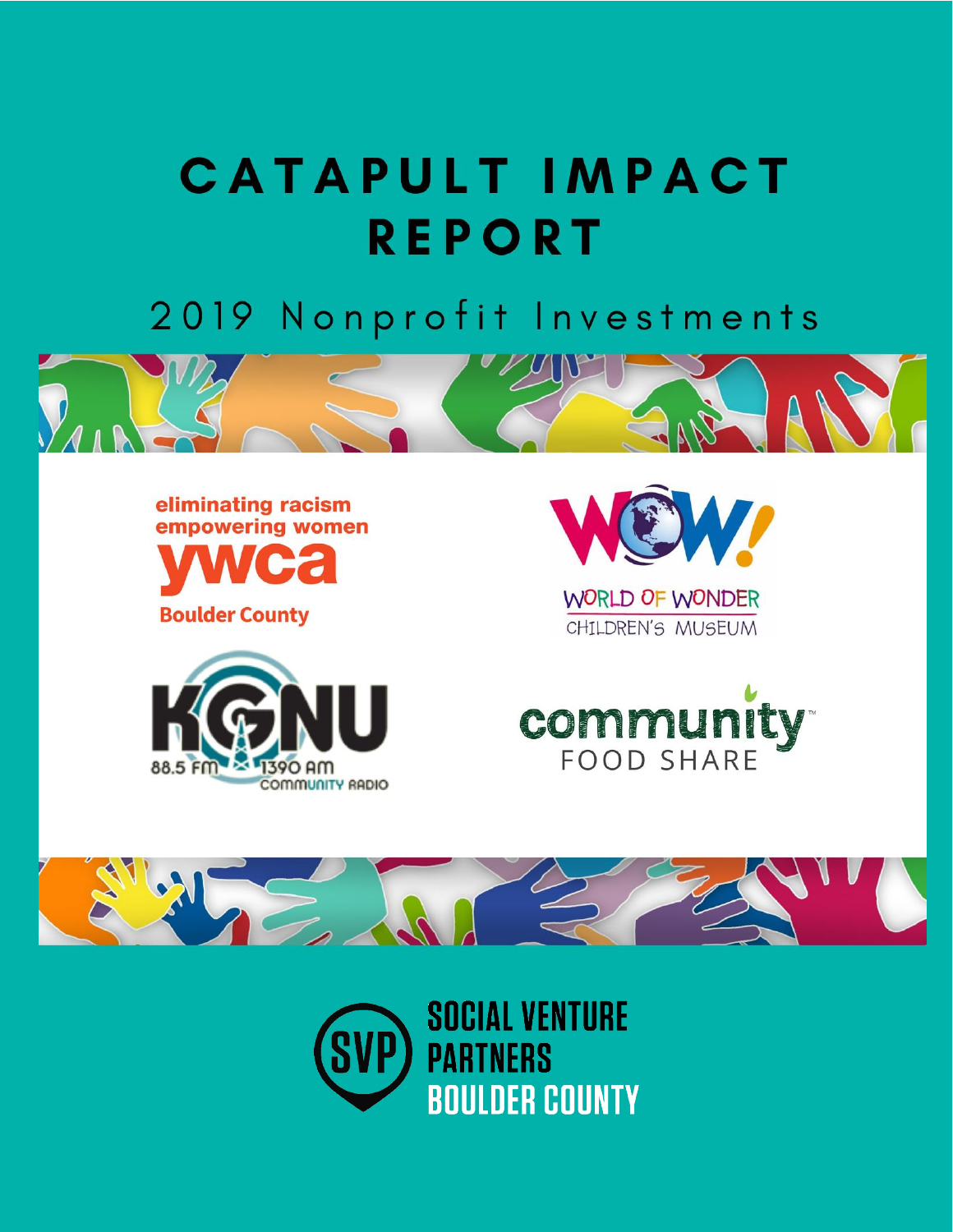## ABOUT

Social Venture Partners (SVP) Boulder County works side by side with local nonprofits helping them to be their best and philanthropic changemakers helping them have deeper impact. As a nonprofit organization, we strengthen other Boulder County nonprofits by helping them implement the strategies, structures, processes, and leadership to move to the next level. We support philanthropic changemakers by helping them learn, connect, and contribute their skills and experiences successfully. What we do:

- o Build connections
- o Develop leadership skills
- o Educate individuals and organizations
- o Engage individuals in skilled volunteer roles
- o Consult and advise with nonprofits

### THE CATAPULT PROGRAM

This report pertains to SVP's effectiveness in building capacity among its nonprofit participants through the Catapult program. The Catapult program makes competitively selected, multi-year investments that build capacity through consulting, education, mentoring, coaching, cash grants, and connecting Partners with nonprofits as volunteers. Nonprofit participants in this program are called Investees.

### BACKGROUND

As a learning organization, SVP seeks to continually assess its progress and improve its performance. In assessing our impact in capacity building, we have prioritized these outcomes:

- o Investee satisfaction with SVP
- o Value added by SVP
- o Impact of capacity gains on organizational and program effectiveness

### **METHODOLOGY**

The following data collection tools were used to generate this report:

- $\circ$  The Investee online survey generated qualitative information related to Investee satisfaction and quantitative data related to the value-added of SVP Partners.
- o The Most Significant Change Tool generated stories about SVP's Impact on organizational effectiveness.

### LIMITATIONS TO THE DATA

The data that follows paints a meaningful and important portrait of SVP's impact through the Catapult program. It is nonetheless important to acknowledge several aspects of the research methodology that may impact the data, particularly as it relates to the Investee survey.<sup>1</sup>

- $\circ$  Although the information provided by Investees was confidential, there is an inherent bias in surveys administered to grantees by funders. To minimize this bias, SVP administered the survey **after** making renewal decisions and dispersing cash grants.
- o The quantitative data related to calculating value added by SVP Partners are estimates by Investees and SVP. There is a degree of judgment in these numbers and they should be viewed as good faith estimates.
- $\circ$  The data related to increased capacity gain and/or stories of significant change is subjective and was provided by Investees without independent review or verification.

 $<sup>1</sup>$  Information providing more specific information about these limitations and the measures taken to minimize</sup> them is available through SVP.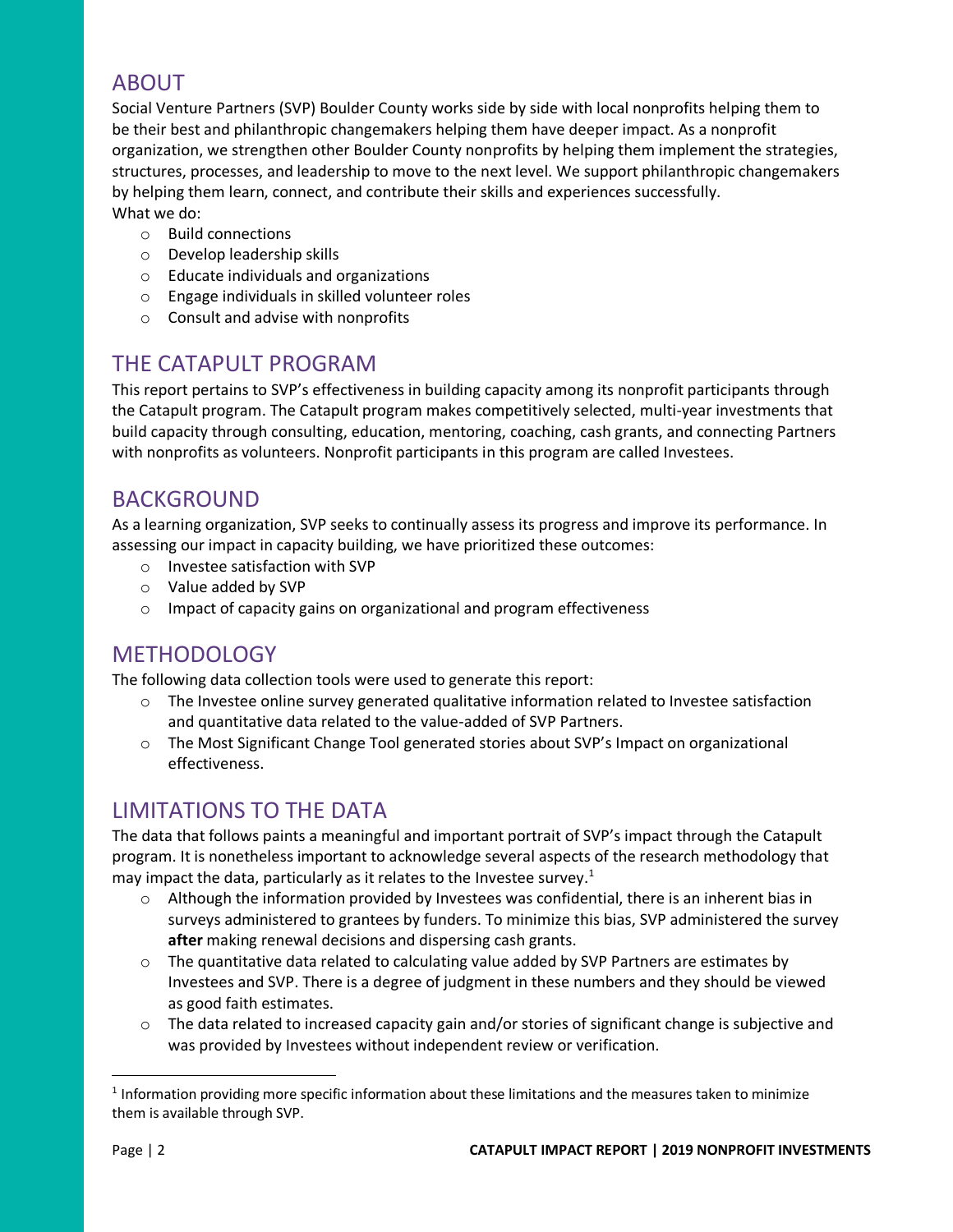# **Key Findings on Impact**

#### GENERAL INFORMATION ABOUT RESPONDENTS

Beginning in February 2020, SVP administered tools to gather data on Investee outcomes and received responses from 4 of 4, or 100% of the Investees who had engaged with SVP for at least 12 of the last 18 months.

- $\circ$  Two Investees had completed the 3<sup>rd</sup> (and final) year of investment with SVP; one had completed the  $2^{nd}$  year of investment with SVP; one had completed the  $1^{st}$  year of investment.
- $\circ$  These Investees received \$57,500 in supporting cash grants and an average of 278 hours in consulting support during the investment year evaluated.

#### INVESTEE SATISFACTION WITH SVP

Tracking Investee perceptions of SVP is important because of the relationship-intensive nature of the collaboration. SVP's high level of engagement requires a strong foundation of trust. A high degree of Investee satisfaction with SVP relationship is a prerequisite for any meaningful capacity building work.

Overall, 100% of SVP Investees respondents characterized their experience of working with SVP as very good (2 of 4), or excellent (2 of 4).

Overall, 100% of SVP Investees characterized their relationship with their Lead Partner(s), other Partners, and Staff as good to excellent (three, four, or five, on a range of 1-5). Satisfaction according to the specific criteria of Approachability, Responsiveness, and Knowledge was as follows: $2$ 



Investee Satisfaction with SVP's People

<sup>2</sup> Approachability – The Investee staff knows how to contact the Partner/staff/lead; feels comfortable contacting; feels receptiveness to their questions or feedback

Responsiveness – The Investee staff feels that the Partner/staff/lead replies in a timely way; the response is useful or thoughtful; and that the Partner/staff/lead demonstrated openness to the investee staff's feedback Knowledge – The Investee staff feels that the Partner/staff/lead is able to offer resources or ideas in response to their questions

or request for information; that the Partner/staff/lead reflects understanding of their organization's mission and needs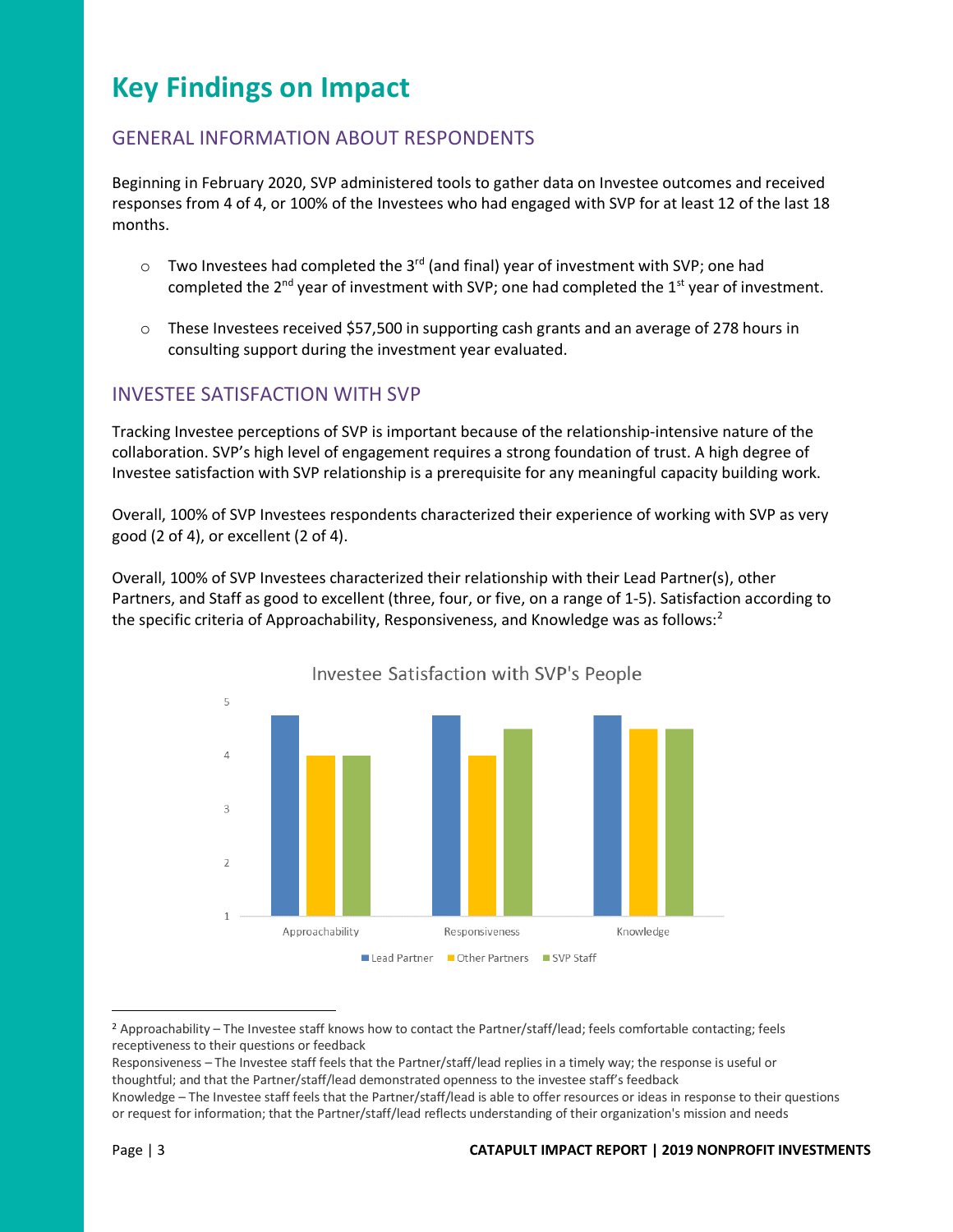#### SATISFACTION ACCORDING TO DIFFERENT FORMS OF ASSISTANCE

Overall, SVP Investees characterized the four different forms of SVP assistance as valuable to extremely valuable (three, four, or five on a range of 1-5). However, one Investee commented that there was a "lack of referrals."



# Average Investee Satisfaction with Types of

#### SATISFACTION WITH PARTNER PRO-BONO SUPPORT

SVP works with Investees to identify the areas of capacity and capability it needs to develop, and then provides consulting to strengthen those areas, matching approximately 50 Partners to projects in 2019. SVP asked Investees for their perceptions of value of Partner support for the following types of assistance:

Information Technology **Financial Management** Fund Development/Earned Income Board Leadership

Mission, Vision, Strategy and Planning Outcomes Measurement and Evaluation Human Resources (staff + volunteer) CEO/ED/Senior Management Team Leadership Legal Affairs **Marketing, Communications and External Relation** Marketing, Communications and External Relation

#### Average Investee Satisfaction with Pro Bono Support



*Note: Each Investee only received support in some of the capacity building areas*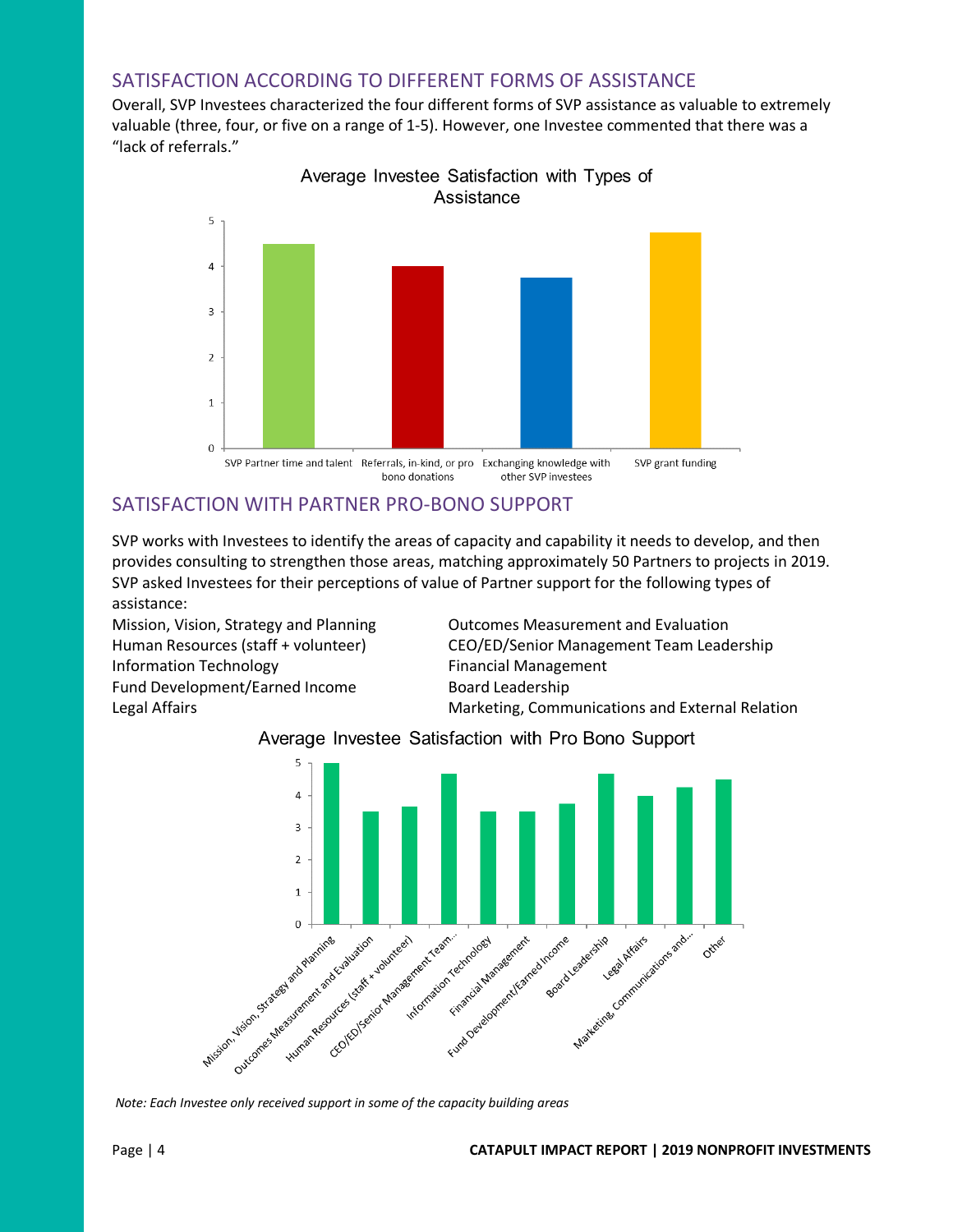#### VALUE OF GENERAL OPERATING GRANTS

The Investees responded to the following statement: "We would appreciate any insight into what the general operating grant you received from SVP allowed you to accomplish that you may not have otherwise been able to do."

*General Operating support is vital to Community Food Share. It costs about \$8,000 a day to run our operations and get much needed food out the door. The monies from SVP in 2017 and 2018 helped us provide nearly 80,000 meals through our partners and programs!* 

*I believe the combination of dollars and pro-bono expertise provided has made it possible for the organization to receive expertise, perspective and knowledge that has accelerated our progress and ensure we had strong foundational strategy and plans in place to achieve our goals.* 

*So much! [SVP] really helped us with strategic thinking and processes, helped us identify gaps in our program, helped our internal teamwork and collaboration, helped our leadership team grow as individuals and leaders.* 

*The GOS is helpful to our organization as it has allowed [us] to sustain a solid development path and expand our fundraising efforts to draw additional revenue moving forward.* 

#### ASSESSMENT OF SVP ALONG KEY DIMENSIONS

SVP Investees characterized SVP from Average (three) to Very High (five) (on a range of 1-5) on a series of dimensions key to being an effective capacity and capability builder:

- $\circ$  Effectiveness at developing core skills, management practices, strategies, and systems
- o Effectiveness at coaching, mentoring, and teaching
- o Sensitivity to nonprofit community/culture
- o Sensitivity to diversity, equity, inclusiveness, and cultural competence
- o Transparency and fairness in grant making decisions
- o Clarity in communicating goals and expectations
- o Knowledge of your organization's issue areas
- o Overall reputation among other nonprofits
- o Overall reputation among other funders



#### Average Assesment Along Key Dimensions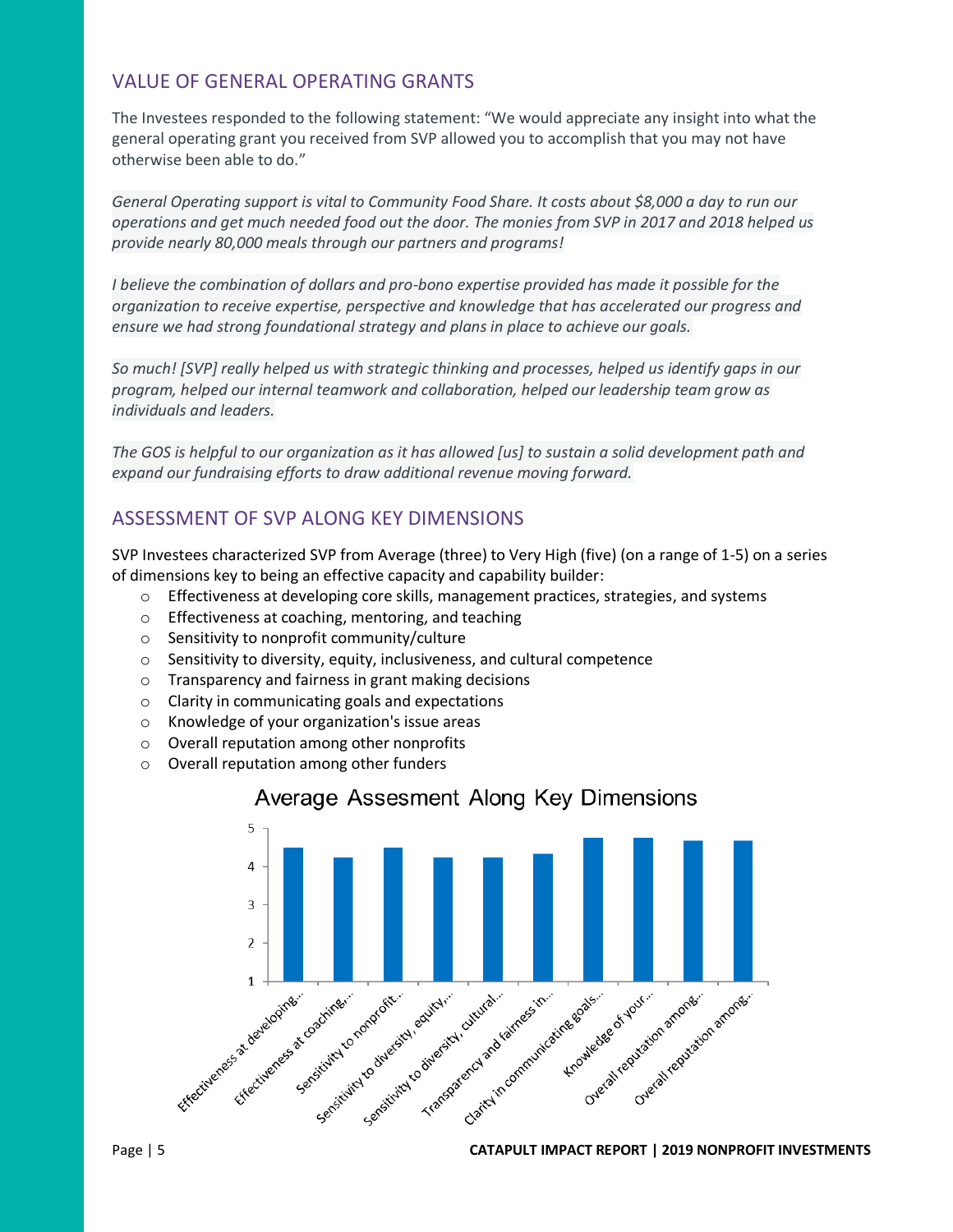#### VALUE ADDED BY SVP PARTNERS

SVP's strategy for building capacity is to provide a complete package of professional-level volunteers (Partners), mentoring, coaching, education, facilitated peer learning, money, and networking opportunities to its Investee organizations.

In fact, the cash grants are only a small portion of the value that Investees gain by being part of SVP. Through the Investee survey, we attempt to quantify the value added by SVP Partners by asking Investees for information about the following

- o Partner volunteer time for strategic volunteer projects<sup>3</sup>.
- o The new cash donations made by *individual* SVP Partners (as opposed to the SVP organizational grant).
- o The in-kind benefits received based on referrals or contracts from individual Partners (e.g. a Partner used their connections to negotiate pro bono printing services valued at \$1,000).

<sup>1</sup> The hourly value was calculated using a market-based uniform rate of \$200 per hour. Although market rates vary, we chose a single rate at the low end of the range (\$150-\$600) to maximize ease and reliability of data collection. The hours and other quantitative data related to calculating value added by SVP Partners are estimates by Investees and SVP. There is a degree of judgment in these numbers and they should be viewed as good faith estimates.

# **Value Added** by SVP Partners

# **VOLUNTEER TIME**

1112 HOURS @ \$200 PER HOUR

\$222,383.33



NEW CASH CONTRIBUTIONS<br>FROM PARTNERS





## **TOTAL VALUE ADDED**

03.37  $\bullet$ 

DURING 2019,CASH GRANTS TO INVES **HIS MEANS THAT**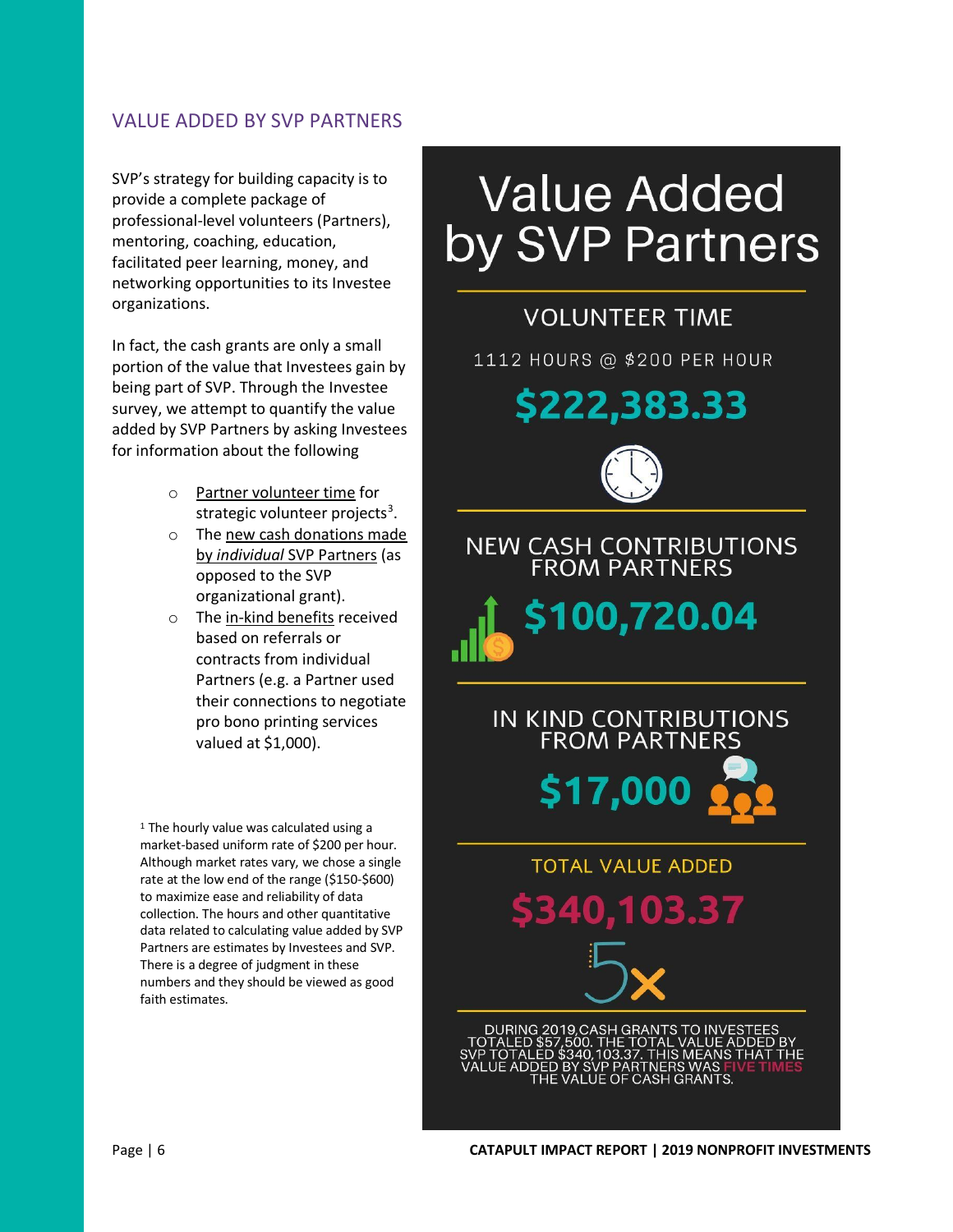#### IMPACT ON PROGRAMS AND COMMUNITY

The effort SVP has made to strengthen the organizational capacity of its Investees has led to significant improvements in organizational effectiveness and social benefit. Although it is difficult to quantify these social gains, we have asked Investees to document stories of a significant change that they have experienced in their organizational capacity as a result of their relationship with SVP. A story that well exemplifies the type of change that SVP is trying to accomplish is found below. The story is printed as submitted by the Investee.

#### **Significant Change for YWCA By Debbie Pope, CEO**

#### **Ensuring the Financial Sustainability and Strengthened Services of the YWCA**

*Affordable quality child care continues to be a challenge in Colorado and Boulder County. There is one child care spot for every three families seeking care. Flexible and affordable options are extremely limited and for decades the YWCA has offered the only drop-in, sliding scale child care option. Serving more than 500 families every year with this service, this impactful and needed service was creating significant financial challenges for the organization. Annually, the program was experiencing a \$318,000 loss and the current reserves could not maintain the program long term.* 

*SVP and the YWCA identified a key objective to develop a new business model for affordable drop in child care resulting in a sustainable plan that addresses the growing needs for permanent and drop-in quality, affordable early education. A working team of YWCA and four SVP partners with financial expertise, evaluated financials, assessed opportunities and threats and eventually recommended a proposal to the YWCA Board of Directors to expand the early learning child care services.* 

*The working group reimagined what early child care and learning could look like at the YWCA. Aligning with the mission of the organization and evaluating different financial models, the group recommended adding two permanent toddler and wobbler classrooms, some permanent spots in the infant room while still maintaining the drop-in, sliding scale service for families. The new classrooms will offer a below market tuition for care also addressing the challenges low income families are facing in finding quality child care.* 

*A year after the recommendation, the YWCA has raised 85% of the funds for the project and will be opening two new classrooms with completely reimagined outdoor learning spaces in mid-September of 2020. The completion of this project will result in an anticipated balanced budget in 2021.*

*At the time, the working group has no idea that we would be facing a pandemic challenge during this time, which is resulting in additional early child care centers closing or limiting available spots. This addition to child care in our community will be essential. The partnership between the YWCA and SVP has resulted in ensuring a long standing nonprofit in this community is poised for financial sustainability into the future and continuation of essential programming for hundreds of families.*